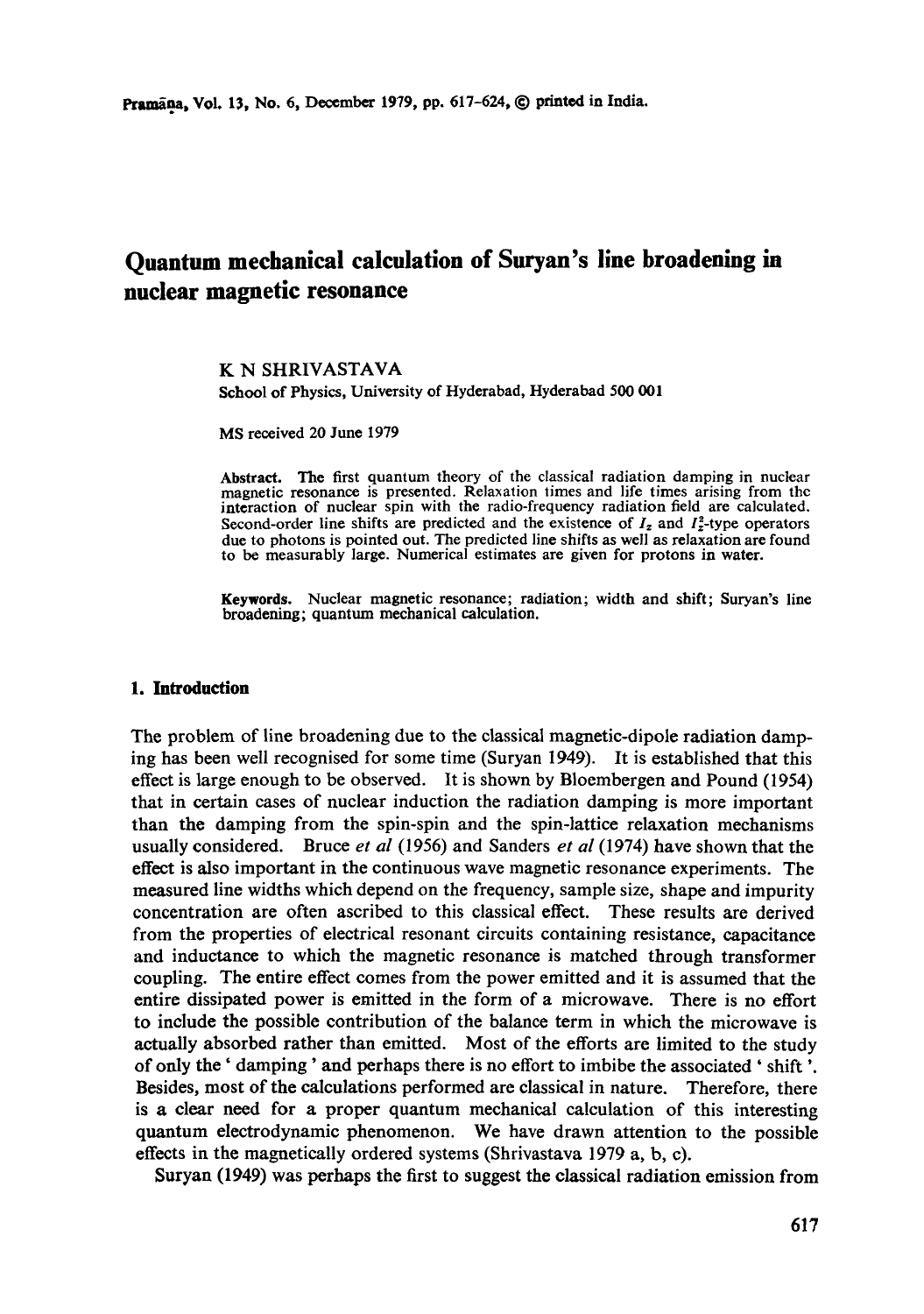a precessing dipole as a line width mechanism in nuclear magnetic resonance. Suryan considered an electrical circuit with a damping constant

$$
\tau = (2\pi \gamma \eta M_0 Q)^{-1},\tag{1}
$$

where  $\gamma = g_N \beta_N/\hbar$ ,  $\eta$  is a filling factor and Q the quality factor of the coil, and arrived at a relaxation time of the order of 60 sec in the proton resonance in about 1 g of water. The calculated value of  $\tau$  appears to be of the correct order of magnitude. Since it is possible to produce nuclear spin states with definite coherent phase relations between the individual spins, it appears that the classical radiation can be treated by the Bloch equations of nuclear induction. Although Dicke's (1954) theory of superradiance came more than 23 years ago, it is not obvious as to how exactly this quantum treatment applies to the magnetic resonance problem and whether the nuclear radiative relaxation can be predicted from the superradiance.

In this paper we develop the interaction of nuclear spins with the electromagnetic field as appropriate to a nuclear magnetic resonance experiment from a fundamental quantum mechanical point of view. In the lowest order we calculate the relaxation time of the nuclei due to exchange of energy with the electromagnetic field and obtain numerical estimates of the same. Then we calculate the self-energy in the second order and from that calculate the line shift of the nuclear magnetic resonance due to the nuclear-spin-photon interaction. We also separate the imaginary part of the second-order self-energy and obtain the life time. We consider the occurrence of effective magnetic moment and hence the shift in the effective value of  $\gamma$ . We also show the occurrence of  $I_z^2$ -type terms through the photon field and obtain numerical estimates in all cases. By going through a transformation, we also find that  $-J_{ij} I_{xi}$ .  $I_{x,i}$ -type terms appear as a result of interaction with the radio-frequency field. Our effects are found to depend on the number of nuclear spins in the system and therefore deserve comparison with Dicke's superradiance.

#### **2. Nuclear radiative relaxation**

The nuclear magnetic resonance experiments are performed by applying a radio-frequency electromagnetic field through an r.f. coil such that the magnetic vector of **the**  radiation field makes an angle of  $\pi/2$  radians with the direction of the external d.c. field. The resonance condition is  $\hbar \omega_0 = \hbar \gamma H_z$  and the selection rules are provided by the radiation field which interacts with the x-component of the spin. This interaction is of the form

$$
\mathcal{H}' = \sum_{i} \hbar \gamma h_{xi} I_{xi}, \qquad (2)
$$

where  $\gamma = g_N \beta_N / \hbar$ ,  $g_N$  is the nuclear gyromagnetic ratio,  $\beta_N$  the nuclear magneton,  $H_z$ . the external d.c. field and  $h_x$  the magnetic vector of the r.f. field which from the second quantisation of Maxwell equations appears as

$$
\mathbf{h} = i \sum_{iqp} (2\pi \hbar c/qL^3)^{1/2} (\mathbf{q} \times \mathbf{e}_{qp}) [b_{qp} \exp(iq \cdot r_i) - b_{qp}^\dagger \exp(-iq \cdot r_i)], \quad (3)
$$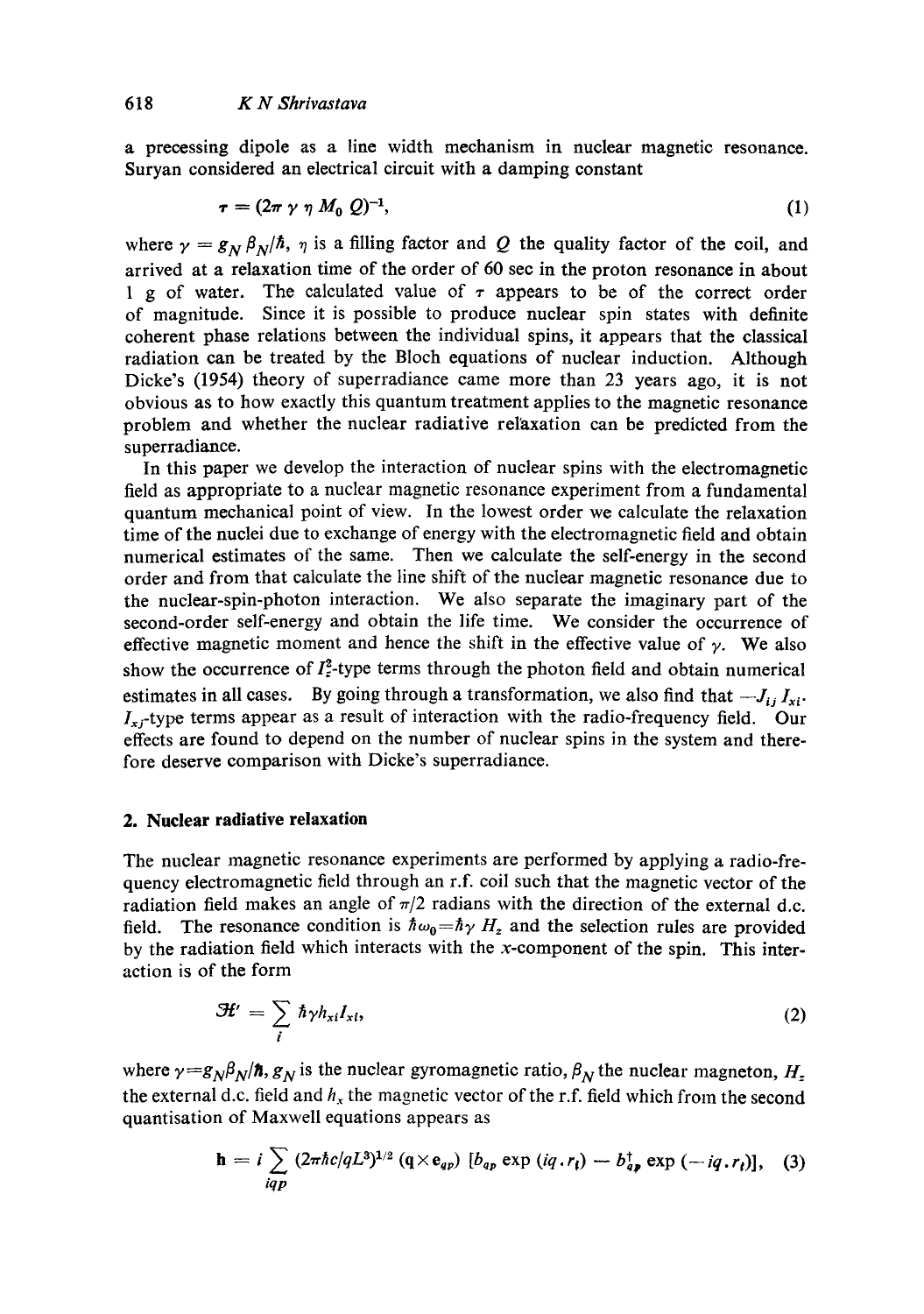where  $L^3$  is the volume in which the radiation is confined, q the wave vector of the r.f. wave, c the velocity,  $e_{q_p}$  the unit vector in the direction of polarization and  $b^{\dagger}_{q_p}$  and  $b_{q_p}$  are the creation and annihilation operators of the photons of wave vector q and polarisation  $p$ . The interaction (2) may therefore be written as

$$
\mathcal{H}' = \sum_{iq} A_{qi} \left( I_i^+ + I_i^- \right) (b_q - b_{-q}^\dagger), \tag{4}
$$

with  $A_{qi} = \frac{1}{2} \hbar \gamma (2\pi \hbar \omega_q / L^3)^{1/2} \exp(iq r_i).$  (5)

The probability that a transition takes place from the nuclear state  $|m\rangle$  to the state  $\mid m-1 \rangle$  by the absorption of a photon is given by

$$
p (m - 1, nk - 1 \leftarrow m, nk)
$$
  
=  $(2\pi/\hbar) A_{q} A_{q}^{*} | \langle m - 1, n_{k} - 1 | I_{q}^{-} b_{q} | m, n_{k} \rangle |^{2} P_{f},$  (6)

where  $P_f$  is the density of the final states. In an experiment the r.f. frequency can be tuned to a resonant value  $\omega_0$ . However, it will have certain instrumental width which is of importance to note for contact but will not enter in our calculations. The probability (6) can be written as

$$
N_{m_l}(2\pi/\hbar) \int \Big| \sum_i \langle m_i - 1 | I_i^- | m_i \rangle \Big|^2 \frac{n_k \omega^2 V \delta (\hbar \omega_0 - \hbar \omega_0) dE}{2\hbar \pi^2 c^3}
$$
  
=  $N_{m_l}(2\pi/\hbar) \sum_i \{I_i (I_i + 1) - m_i (m_i - 1)\} n_0 \omega_0^2 V | A_0|^2 / (2\hbar \pi^2 c^3),$  (7)

where  $m_i$  is the projection quantum number of the nuclear spin of the *i*th nuclei,  $N_m$ the population on this state and  $n_0$  is the photon number density of which the value at resonance  $\hbar\omega_0 = \hbar\omega_k$  is evaluated. Similarly the probability of the emission of a photon by the nuclear spin is obtained by

$$
p(m, n_k+1+m-1, n_k) = N_{m_{i-1}} (2\pi/\hbar) \sum_{i} \{I_i (I_i+1)-m_i (m_i-1)\}
$$
  

$$
(n_0+1)\omega_0^2 V |A_0|^2/2\hbar^2 \pi^2 c^3
$$
 (8)

where  $A_0$  is the value of  $A_q$  at resonance. Following the usual procedure to define an exponential relaxation time we find

$$
1/\tau_1 = \gamma^2 \hbar \omega_0^3 N(2c^3)^{-1} (2n_0 + 1) \{I(I+1) - m(m-1)\}.
$$
 (9)

For  $I = 1/2$ ,  $m = 1/2$ ,  $N = 10^{22}$ ,  $\gamma = 1.41049 \times 10^{-23}/\hbar$  for protons and  $\omega_0 = 9.3631 \times 10^7$  Hz at a field of 7000G

$$
\tau_1 = 3.48 \times 10^4/(2n_0 + 1) \text{ sec},
$$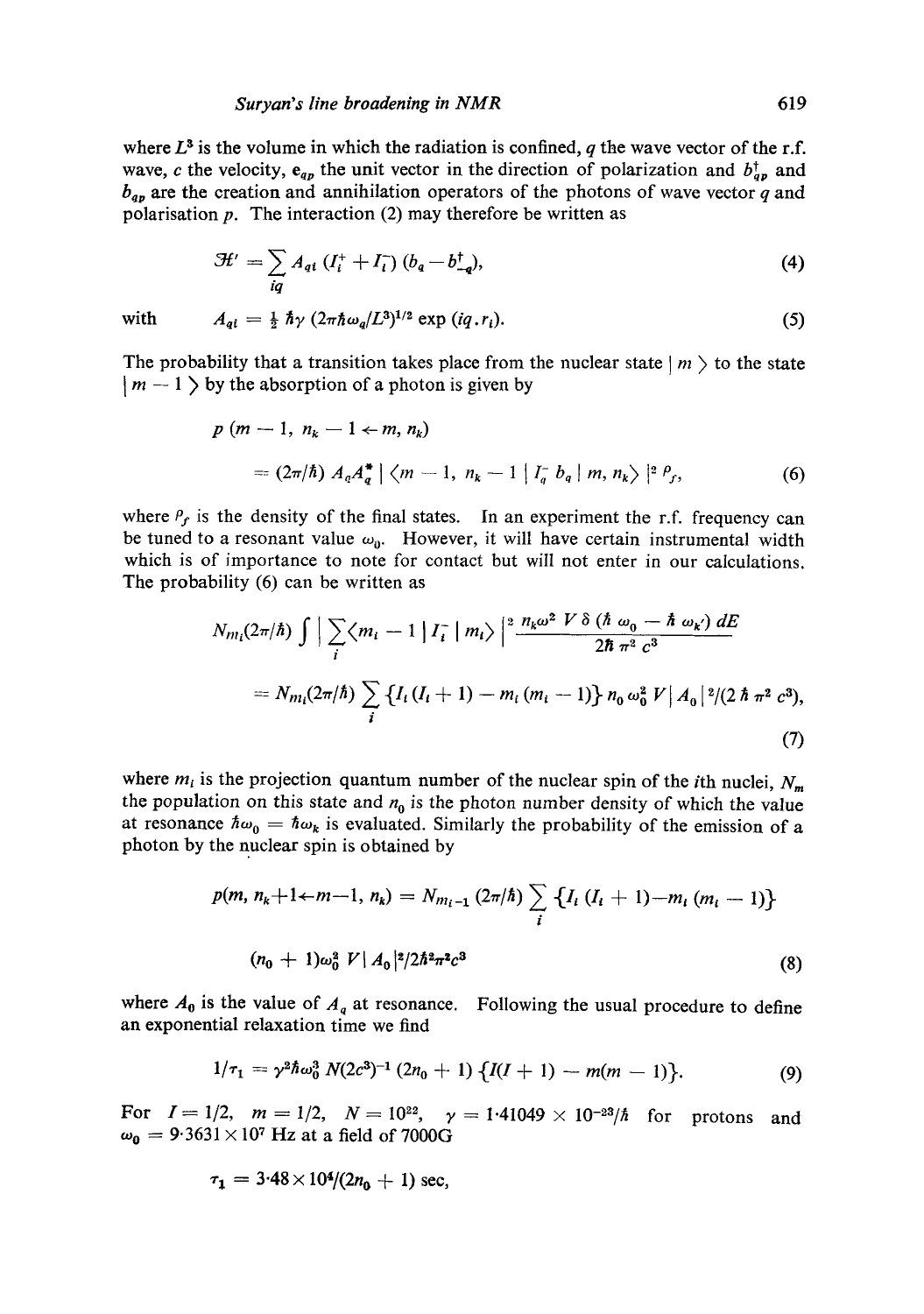## 620 *K N Shrivastava*

at a power of 1 mW, this would amount to 34 sec for protons. The dependence of line width on the number of spins and thus the size of the sample, on frequency and r.f. power is thus predicted.

# **3 Second-order equivalent Hamiltonian**

We consider the interaction

$$
\mathcal{H}' = \sum_{qj} A_{qj} (I_j^{\dagger} b_q - I_j^{\dagger} b_{-q}^{\dagger} + I_j^{\dagger} b_q - I_j^{\dagger} b_{-q}^{\dagger}). \tag{10}
$$

The second-order energy of the many-body state  $\vert m n_{k} \rangle$  is given by a virtual process and a real process. The contribution of the real process to the self energy is

$$
\sum_{2}^{(1)} = \sum_{qi} |A_{qi}|^{2} \Big( \frac{\langle m, n_{k} | I_{i}^{+} b_{k}^{+} | m-1, n_{k}-1 \rangle \langle m-1, n_{k}-1 | I_{i}^{-} b_{k} | m, n_{k} \rangle}{\hbar \Omega_{s} - \hbar \omega_{k}} + \frac{\langle m, n_{k} | I_{j}^{-} b_{k} | m+1, n_{k}+1 \rangle \langle m+1, n_{k}+1 | I_{i}^{+} b_{k}^{+} | m, n_{k} \rangle}{-\hbar \Omega_{s} + \hbar \omega_{k}} \Big)
$$

$$
= \sum_{qi} |A_{qi}|^{2} [-I(I+1) + m^{2} + m (2n_{k} + 1)]/(\hbar \Omega_{s} - \hbar \omega_{k}), (11)
$$

where we have noted that in nuclei  $|m-1\rangle$  is a higher energy state compared with the state  $|m\rangle$  and therefore we have taken  $E(m - 1) - E(m) = \hbar \Omega_s$ . In terms of the usual approach towards an equivalent Hamiltonian, the above gives

$$
\mathcal{H}_{\text{eff}}^{(1)} = -\sum_{qi} \frac{|A_{qi}|^2}{\hbar \Omega_s - \hbar \omega_k} \{ I_i (I_i + 1) - I_{zi}^2 \} + \sum_{qi} \frac{|A_{qi}|^2 (2n_k + 1)}{\hbar \Omega_s - \hbar \omega_k} I_{zi}.
$$
\n(12)

Similarly the second-order self-energy due to the virtual process is given by

$$
\sum_{2}^{(2)} = \sum_{qi} |A_{qi}|^2 \left( \frac{\langle m, n_k | I_l^- b_k^+ | m+1, n_k-1 \rangle \langle m+1, n_k-1 | b_k I_l^+ | m, n_k \rangle}{-\hbar \Omega_s - \hbar \omega_k} + \frac{\langle m, n_k | I_l^+ b_k | m-1, n_k+1 \rangle \langle m-1, n_k+1 | I_l^- b_k^+ | m, n_k \rangle}{\hbar \Omega_s + \hbar \omega_k} \right)
$$
  
= 
$$
\sum_{qi} |A_{qi}|^2 [I(I+1) - m^2 + m (2n_k+1)] / (\hbar \Omega_s + \hbar \omega_k), \qquad (13)
$$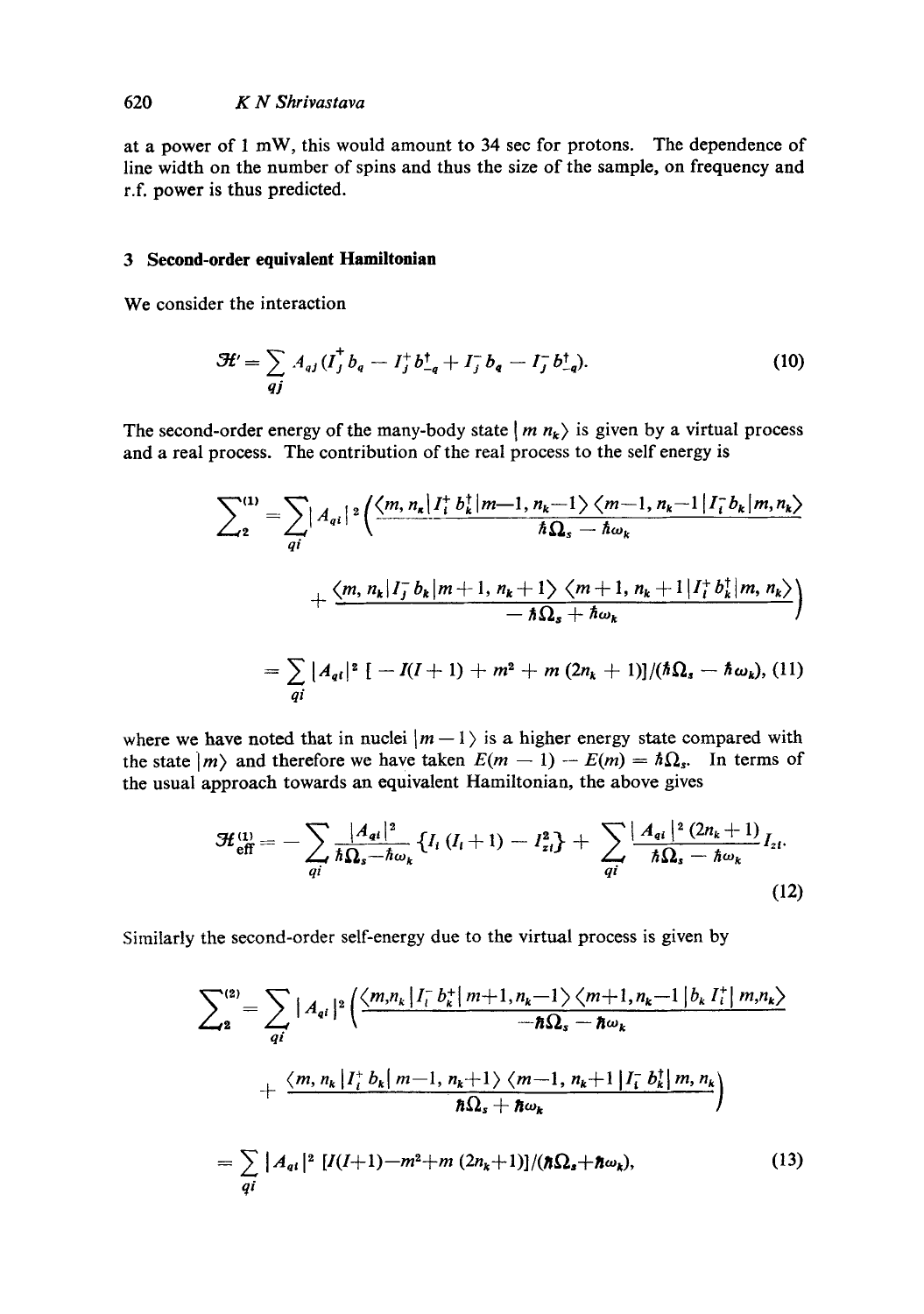which corresponds to the equivalent Hamiltonian of

$$
\mathcal{H}_{\text{eff}}^{(2)} = \sum_{qj} |A_{qj}|^2 \frac{I_j (I_j + 1) - I_{zj}^2}{\hbar \Omega_s + \hbar \omega_k} + \sum_{qj} |A_{qj}|^2 \frac{(2n_k + 1)}{\hbar \Omega_s + \hbar \omega_k} I_{zj}.
$$
 (14)

At resonance  $\hbar\Omega_s = \hbar\omega_k = \hbar\omega_0$  so the evaluation of (13) is straightforward. However in (11) the denominator tends to zero and therefore its real and imaginary parts must be separated using Dirac's identity,

$$
\lim_{\epsilon \to 0} \frac{1}{x \pm i\epsilon} = \frac{P}{x} \mp i\pi \delta(x),\tag{15}
$$

where  $P$  stands for Cauchy's principal value. Thus in the equivalent Hamiltonians (12) and (14), terms containing  $I_z$  and  $I_z^2$  occur.

## 4. The line shift

The real part of (11) is

$$
\triangle E^{(1)} = \gamma^2 \hbar^2 \omega_0^3 N (4\pi c^3)^{-1} \{-I (I+1) + m^2 + m (2n_0 + 1)\}.
$$
 (16)

Similarly from (13),

$$
\triangle E^{(2)} = \gamma^2 \hbar^2 \pi N (4L^3) \{ I(I+1) - m^2 + m (2n_0 + 1) \}, \tag{17}
$$

so that the total shift is

$$
\Delta E = m (2n_0 + 1) \gamma^2 \hbar^2 (2\pi \hbar \omega_0) N \left( \frac{1}{8 \hbar \omega_0 L^3} + \frac{\omega_0^2}{8 \hbar \pi^2 c^3} \right)
$$
  
+ 
$$
\left\{ I (I + 1) - m^2 \right\} \gamma^2 \hbar^2 (2\pi \hbar \omega_0) N \left( \frac{1}{8 \hbar \omega_0 L^3} - \frac{\omega_0^2}{8 \hbar \pi^2 c^3} \right).
$$
 (18)

For  $\gamma = 1.3376 \times 10^4$ ,  $N = 10^{22}$ ,  $m = 1/2$ ,  $L^3 = 1$  cm<sup>3</sup>,  $\omega_0 = 9.36 \times 10^7$  Hz at  $H = 7000$  G for protons the various terms are of the order of,

$$
m \pi \gamma^2 \hbar^2 N/4 L^3 = 0.118 \text{ kHz}, \qquad (18a)
$$

$$
m\,\gamma^2\,\hbar^2\,\omega_0^3\,N/(4\,\pi\,c^3)=10^{-6}\,\mathrm{Hz}\,\mathrm{(negligible)},\qquad\qquad(18b)
$$

$$
\{I (I + 1) - m^2\} \gamma^2 \hbar^2 \pi N/4 L^3 = 0.24 \text{ kHz}, \qquad (18c)
$$

$$
\{I(I+1)-m^2\}\gamma^2\,\hbar^2\,\omega_0^3\,N/4\,\pi\,c^3=10^{-6}\,\mathrm{Hz}\,\mathrm{(negligible)}.\tag{18d}
$$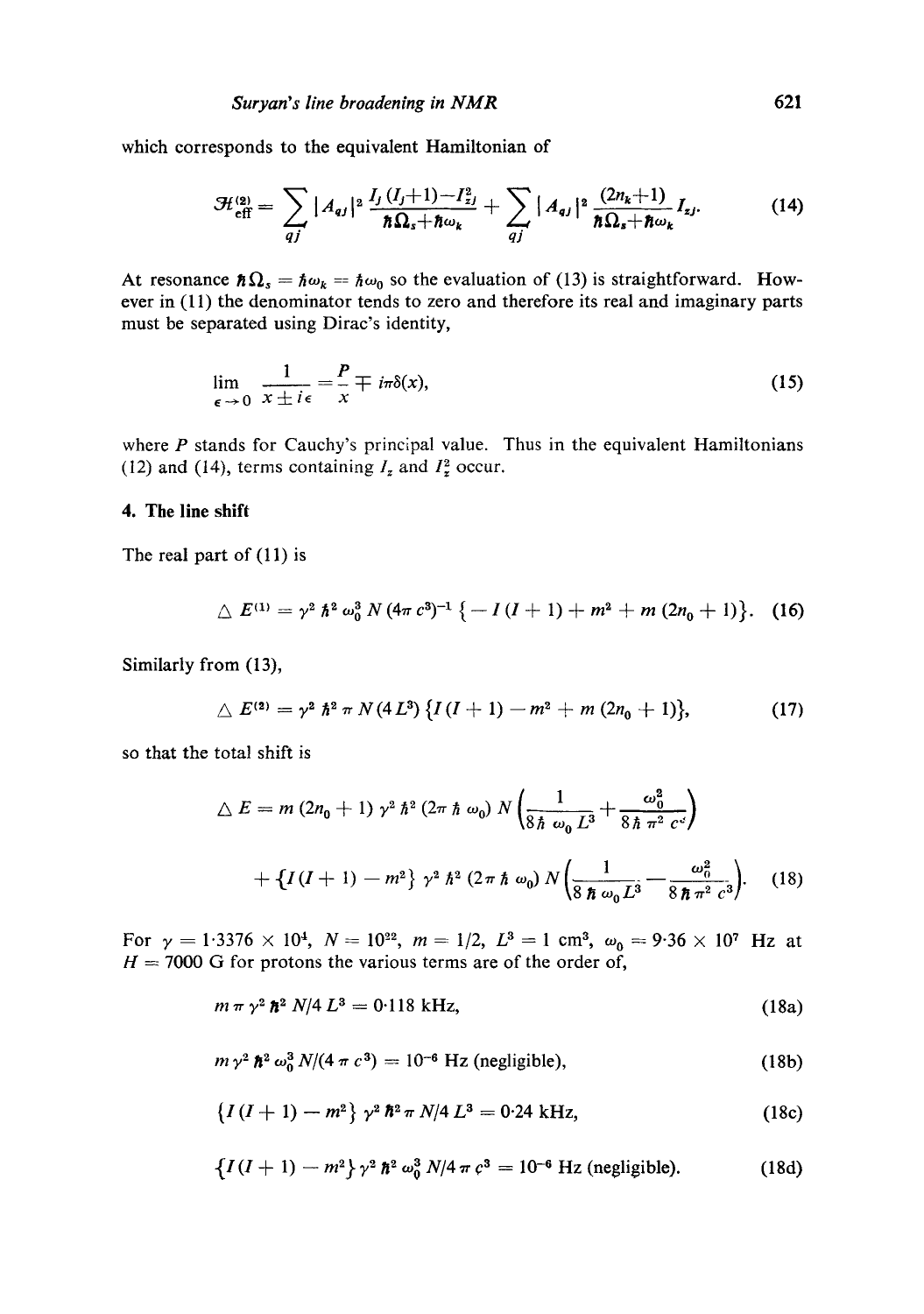At 1 mW power, the power dependent term is

$$
mn_0 \gamma^2 \hbar^2 \pi N/2 L^3 = 240 \text{ kHz.}
$$
 (18e)

This last term is within observable range and ought to be accounted for in accurate experiments which claim to obtain measurement of the ratio of magnetic moment of the electron to that of proton. Perhaps water is not a good choice for the observation of radiation effects. Benzene has sharper proton resonance. Besides, nuclei with larger value of  $\gamma$  and larger mass densities, so that  $N/L^3$  is large, may be more desirable.

From the first term of (18) there is a correction to  $\gamma$  so that the new value of  $\gamma$  is

$$
\gamma' = \gamma \left[1 + \pi N \hbar \left(2n_0 + 1\right) / 4HL^3\right] \simeq \gamma \left[1 + \pi M_0 (2n_0 + 1) / 4 \gamma H\right],\tag{19}
$$

apart from a negligible term. Our correction depends on the r.f. power and on the number of atoms per unit volume or on the saturation magnetisation and inversely on the d.c. field. This effect is much bigger than the Bloch-Siegert (1940) effect.

#### **5. Lifetime**

The lifetime is determined from the imaginary part of the self energy as

$$
1/\tau_2 = -(2/\hbar) \operatorname{Im} \Sigma, \tag{20}
$$

as (13) is purely real, the contributions arise only from (11), as

$$
\frac{2\pi}{\hbar} \sum_{q_i} |A_{qi}|^2 [-I(I+1) + m^2 + m(2n_q + 1)] \delta(\hbar \Omega_s - \hbar \omega_q)
$$
  
=  $\hbar \gamma^2 \omega_0^3 N \{ I(I+1) + m^2 + m(2n_q + 1) \} / 2c^3.$  (21)

This lifetime is of the same order of magnitude as (9). In the experiment only the average value will be recorded,

$$
1/\tau = 1/\tau_1 + 1/\tau_2,\tag{22}
$$

however, one or the other term can also be measured separately.

# **6. Spin-spin coupling**

If we write the interaction (4) in the positive definite form, the Hamiltonian of interest can be described as

$$
\mathcal{H} = \sum_{q} \hbar \omega_{q} b_{q}^{\dagger} b_{q} + \sum_{iq} 2 \left| A_{q} \right| I_{x1} \left( b_{q} + b_{q}^{\dagger} \right), \tag{23}
$$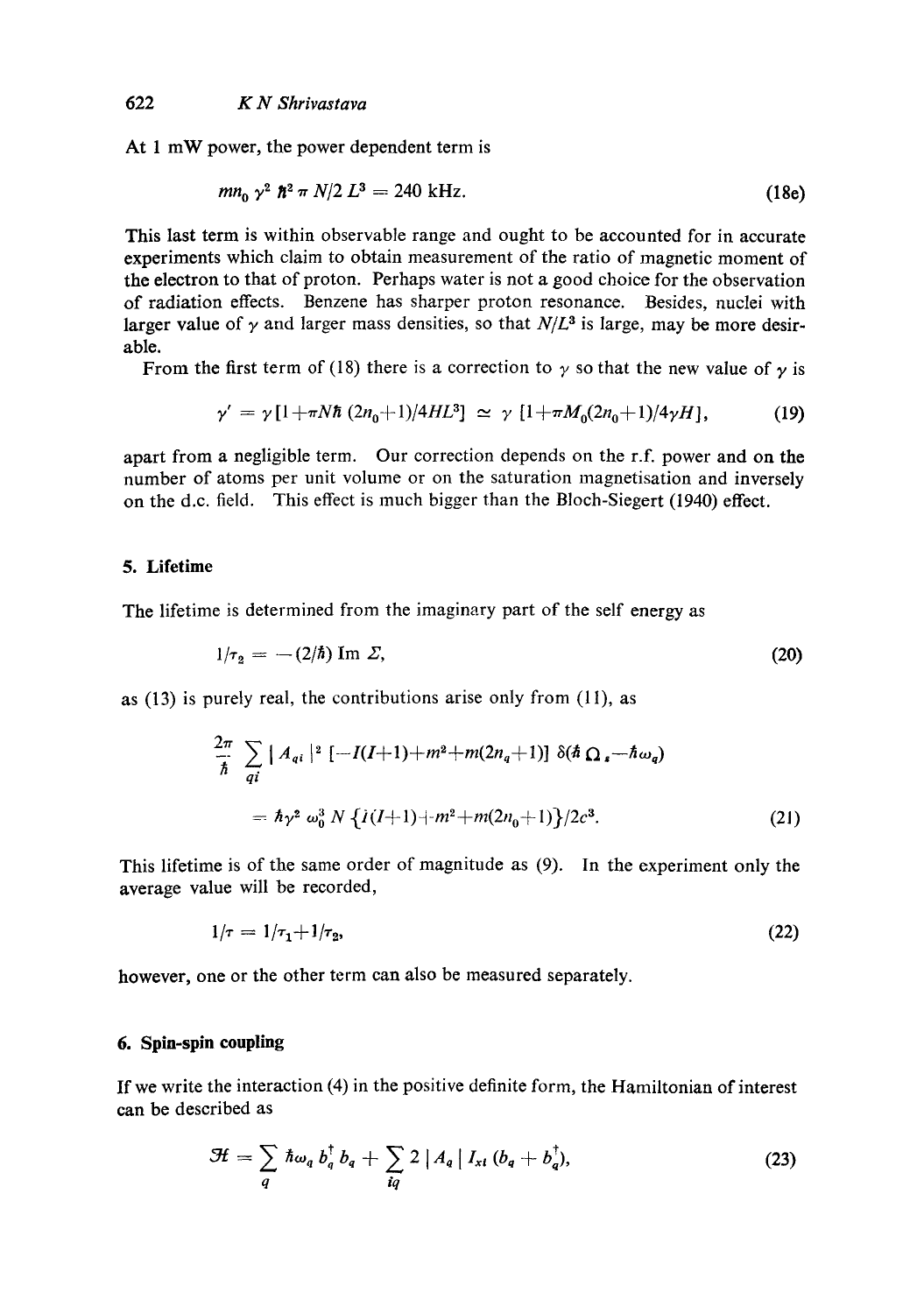where the first term represents the photon field. Upon the transformation

$$
c_k^{\dagger} = b_k^{\dagger} + \frac{2 A_k}{\hbar \omega_k} I_{xj},
$$
  

$$
c_k = b_k + \frac{2 A_k^*}{\hbar \omega_k} I_{xj},
$$
 (24)

the reduced Hamiltonian appears as

$$
\widetilde{\mathcal{H}} = \sum_{k} \hbar \omega_k c_k^{\dagger} c_k - \sum_{kij}^{\prime} J_{kij} I_{xi} I_{xj} \exp \left\{ i (r_i - r_j) k \right\}.
$$
 (25)

where the sum  $\langle ij \rangle$  is over  $N/2$  pairs. So it appears that the energy is reduced and there appears a nuclear spin-spin coupling of amount

$$
NJ_{ij}/2 = N(2A_k)^2/(2\hbar\omega_k) \simeq 3.8 \text{ kHz.}
$$
 (26)

Had we considered an spin-spin coupling of the form  $B_{ij} I_t \cdot I_j$  such as is ordinarily present in organic liquids, it would appear that an anisotropy has been introduced by the electromagnetic radiation by reducing the x-component. What happens is that the photons emitted at one site are later absorbed at another site and the single spin absorption of the r.f. wave does not occur. This effect will reduce the intensity of the magnetic resonance and the incident r.f. power would be transmitted after a large number of processes in which the photons are continually absorbed and re-emitted and later reabsorbed and emitted by another atom and so on and so forth. From the second moment formula of van Vleck the line width caused from this coupling is determined to be about 4 kHz. In a pulse propagation experiment only  $N^{1/3}$  number of atoms may be effective so that the pulse delay will be of the order of  $10^{-8}$  sec. The effect can be regarded as a ' nuclear self-induced transparency '. This nuclear effect is being discussed here for the first time although its electronic analog is known (McCall and Hahn 1969).

## **7. Conclusions**

The relaxation time and the life-time which occur in our calculation are important particularly at low temperatures. We also find corrective terms of the type  $I_z$  and  $I_z^2$  which may be thought to give corrections to the effective value of  $\gamma$  and to the quadrupole interaction. We have presented the first quantum theory of the radiation damping in nuclear magnetic resonance. At least one new shift has been predicted which does not seem to have been indicated in the literature. The number of atoms N occurring in our results can be written as

$$
N = M_0 V/\gamma \hbar,
$$